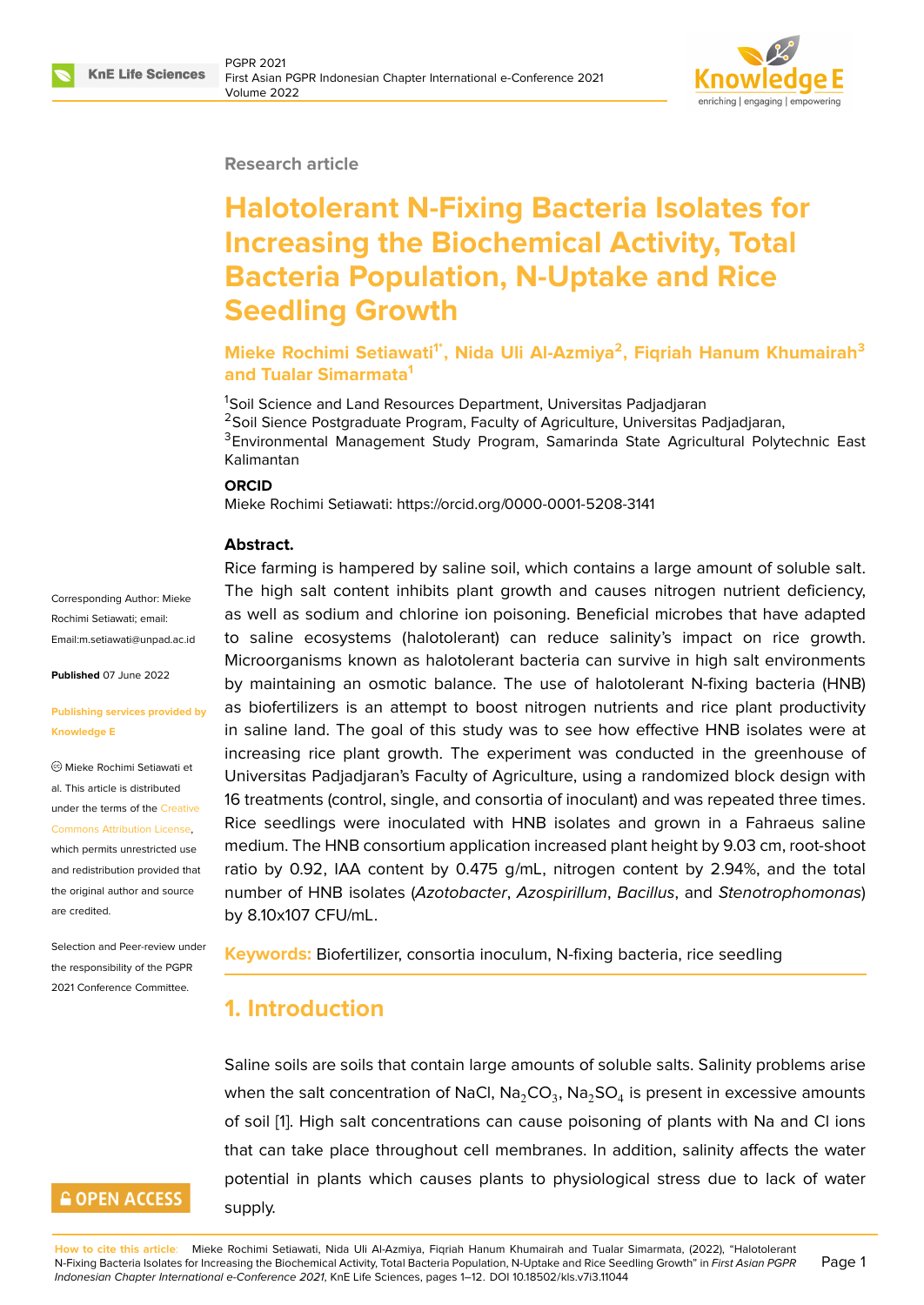Soil salinization is a global threat that causes a huge reduction of agricultural yield worldwide. More than 20% of all irrigated land on earth is affected by salinization. Rice is very sensitive to salinity stress. Height, root length, shoots and root dry matter of rice plant were affected significantly by salinity. Dissolved salt in high amounts can inhibit normal plant growth and development [2]. High salt content in the soil will affect the osmotic stress of plants so that it will cause morphological and physiological changes. High chloride and sodium sulfate salt content will affect plant growth due to changes related to plant character traits [3]. Soil[s c](#page-9-0)ontaining high salt become infertile due to poor nutrient content, microbial activity, biomass, and organic matter [4].

High electrical conductivity is a characteristic of soils that are exposed to the effects of salt. These characteristics c[an](#page-9-1) be seen from the soil saturation extract (ECe) of more than 4 dS/m, the salt content of chloride, bicarbonate, sulfate,  $Na^+$ ,  $Ca^{2+}$ , and  $Mq^{2+}$  cations are excessive. The presence of excessive cations can interfere the plant growth [4]; [5]. Due to the high salt content in the soil, it can cause an ionic imbalance due to the accumulation of Na<sup>+</sup> and  $C^{I-}$  in the cells, disrupting the assimilation of nutrients, interfering with carbon and nitrogen metabolism, and reducing the rate of photosy[nt](#page-9-2)h[es](#page-9-3)is [6]. Mitigation through improving the physical and chemical properties of saline soils such as washing and rinsing the soil with water, application of gypsum and lime takes a long time and also results in a decrease in the biodiversity of native plant species a[nd](#page-9-4) microbes [7].

The problem of high salinity can be the main cause of decreased productivity of rice plants in saline land [8]. [9] stated that salinity reduces the ability of plants to absorb water, causing a decrease i[n](#page-9-5) growth. If the plant absorbs too much salt, it will cause poisoning in old leaves. This will cause early leaf aging and reduce leaf area which then has an impact on the [d](#page-9-6)isr[up](#page-9-7)tion of the photosynthesis process. In addition, salinity soil fertility is also low due to nutrient deficiencies, one of which is nutrient N [10].

Plant N needs can be met by providing HNB which is able to fix N2 gas from the air. The results of the research [11] showed that the Azotobacter and Azospirillum consortium was able to reduce 25% of urea use and increase yields up to 8.59%. Halop[hili](#page-10-0)c bacteria are a type of microorganism that can survive at high salt levels by maintaining osmotic balance. Halophilic bacteri[a c](#page-10-1)an be the key to the use of biofertilizer technology in saline land, saline tolerant isolates that have the potential as biofertilizer inoculants are one solution as an effort to use saline land in agriculture [12]. This study aimed to determine the effectiveness of halotolerant HNB isolates in increasing the growth of rice plants.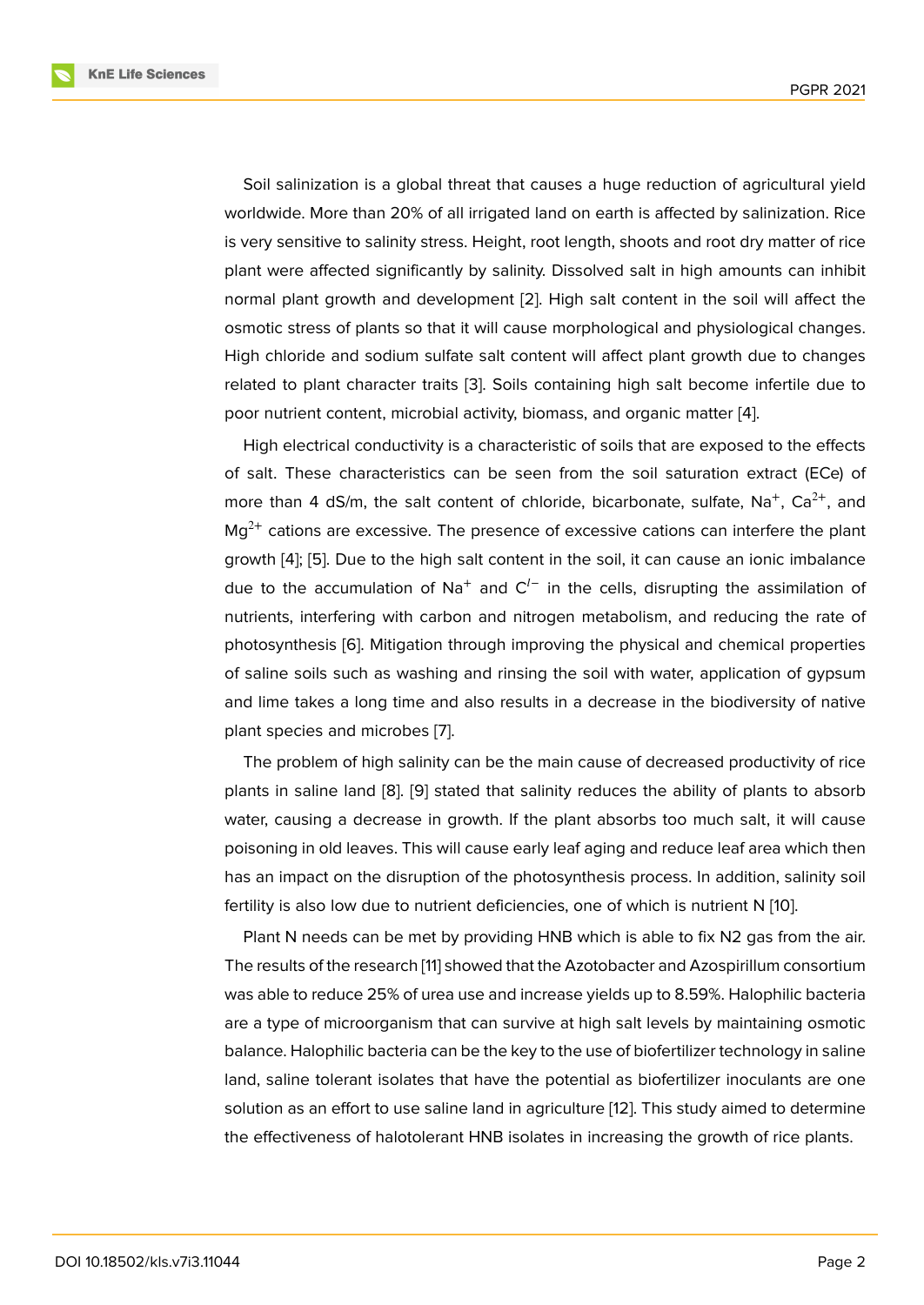

# **2. Methodology**

The study was carried out from February to March 2020 at Soil Biology Laboratory Agriculture Faculty Universitas Padjadjaran, while bioassays were performed at a greenhouse belonging to the Faculty of Agriculture in an experimental station located 752 m above sea level.

The experiment was laid out in the Randomized Block Design with 16 treatments and three replicates. The treatments were single and combination of HNB that inoculated on saline (6 ds/m) Fahraeus liquid media planted with rice seeds:

- b0 : Control (without HNB)
- b1 : Single inoculant HNB *Stenotrophomonas* sp.
- b2 : Single inoculant HNB *Bacillus* sp.
- b3 : Single inoculant HNB *Azotobacter* sp.
- b4 : Single inoculant HNB *Azospirillum* sp.
- b5 : Consortium HNB *Stenotrophomonas* sp. dan *Bacillus* sp.
- b6 : Consortium HNB *Stenotrophomonas* sp. dan *Azotobacter* sp.
- b7 : Consortium HNB *Stenotrophomonas* sp. dan *Azospirillum* sp.
- b8 : Consortium HNB *Bacillus* sp. dan *Azotobacter* sp.
- b9 : Consortium HNB *Bacillus* sp. dan *Azospirillum* sp.
- b10 : Consortium HNB *Azotobacter* sp. *Azospirillum* sp.
- b11 : Consortium HNB *Stenotrophomonas* sp., *Bacillus* sp. dan *Azotobacter s*p.
- b12 : Consortium HNB *Stenotrophomonas* sp*., Bacillus* sp. dan Azospirillum sp.
- b13 : Consortium HNB *Stenotrophomonas* sp., *Azotobacter sp.* dan Azospirillum sp.
- b14 : Consortium HNB *Bacillus* sp., *Azotobacter* sp. dan *Azospirillum* sp.

b15 : Consortium HNB *Stenotrophomonas* sp., *Bacillus* sp., *Azotobacter* sp., dan *Azospirillum* sp.

## **2.1. Experimental establishment**

Isolation of indigenous N2-fixing bacteria from saline soil was carried out at the Soil Biology Laboratory, Department of Soil Science, Faculty of Agriculture, Universitas Padjadjaran, West Java. The soil samples used were derived from the rhizosphere of rice, mangrove, and grass plants in a saline ecosystem in Karawang Regency, West Java. The saline soil sample used has an EC of 4-8 dS/m. Isolation of N2-fixing bacteria was carried out by diluting the soil sample using sterile aquadest. The saline soil solution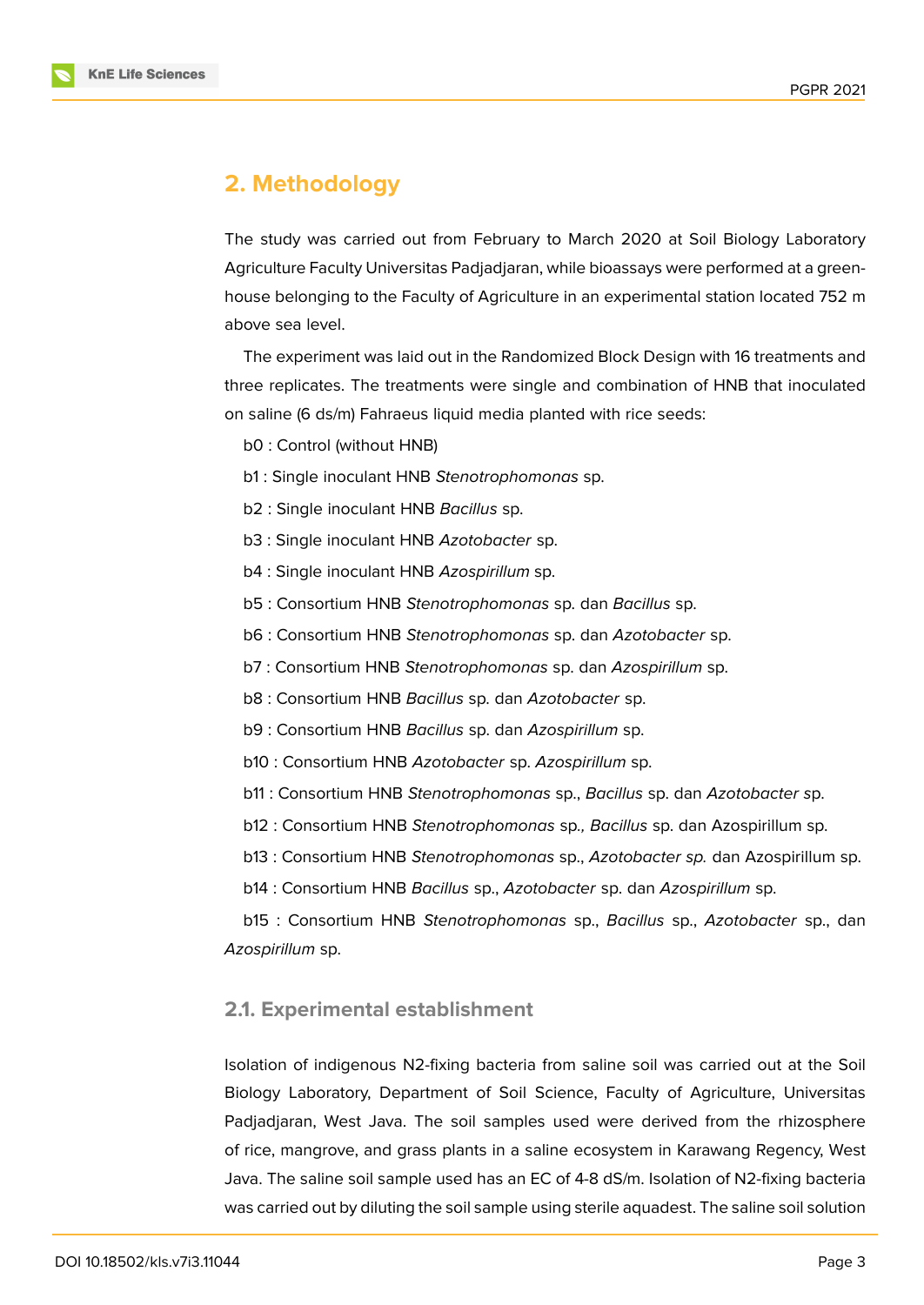at dilutions of 10-5 to 10-6 was put in 1 ml into a sterile empty petridish, then 1% TSA agar medium was poured at  $45^{\circ}$ C. After being incubated for 48 hours, the isolate colonies were transferred by simple streak method on JNFb agar medium. At the end of incubation (48 hours) each isolate was cultured by streaking on JNFb agar.

Preparation of HNB inoculants was carried out by rejuvenating the stock of pure bacterial cultures. On the third day, each pure culture was suspended in 10 mL of NaCl 0.85% solution. Then 1% of the isolate suspension was put into 50 mL of liquid JNFb for each treatment and incubated for three days on a shaker at 115 rpm at room temperature  $(25^{\circ} - 28^{\circ}C)$ .

Preparation of rice plants was carried out by planting rice seeds of the Inpari 34 variety, on sterile straw paper. Rice seeds that had been sterilized using a 0.1% HgCl solution then rinsed with sterile distilled water three times then planted on the surface of the straw paper and covered with another straw paper and then stored in dark conditions for four days. The rooted rice seedling was then used for bioassays.

Planting of rice seedling on Fahraeus media salinization up to 6 dS/m was carried out in test tubes with a diameter of 20 mm and a height of 300 mm. Fahraeus liquid media was inoculated with HNB isolates according to the treatments. Rice seedling are grown by immersing the roots of rice plants into Fahraeus liquid medium and then stored in a greenhouse.

## **2.2. Parameters and statistical analysis**

Plant height of the rice plant was measuring the height of the stem from the surface of the test tube to the highest shoot of the rice plant. Measurements were carried out at one and two weeks after planting. The root shoot ratio is the ratio of dry weight of root biomass divided by dry weight of shoot biomass. Measurements were made when the plant was two weeks after planting. The HNB population was calculated by the total plate count method using JNFb media when the plants were two weeks after planting. Analysis of the N content of rice plants was carried out using the Kjeldahl method [13]. The presence of phytohormones IAA of liquid medium rice plant was determined by spectrophotometer at 510 nm [14].

The data were analyzed using analysis of variance (Anova) at  $p \le 0.05$ , to deter[mine](#page-10-2) the average difference between treatments, the Scott Knott test was carried out at p ≤ 0.05. The statistical analysi[s h](#page-10-3)ad been carried out using the DSAASTAT statistical program.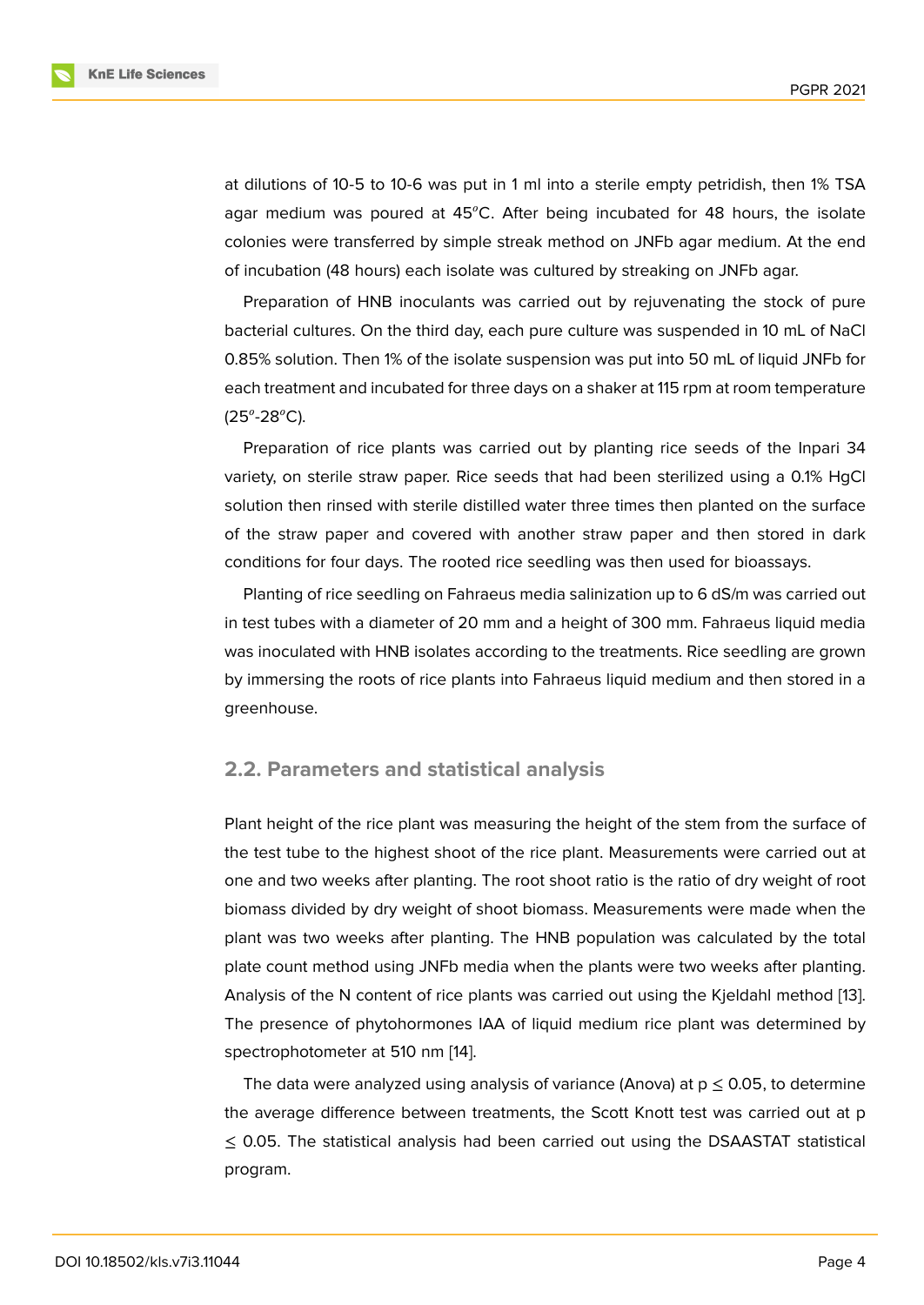## **3. Results and Discussion**

#### **3.1. Plant Growth**

The rice plants that inoculated by single and consortium HNB inoculants were grown on Fahraeus liquid media showed different plant heights. At 7 to 14 days after planting, the height of plants inoculated with single isolate b4 and consortium of HNB b14 and b15 was tends higher than control plants. The plant height of HNB b15 consortium increased the largest plant height compared to other treatments against controls (Figure 1)

At the end of the observation, other treatments showed lower plant height than the control, this was influenced by the effect of salinity on plants. Low plant height is caused by salinity stress so that plant growth is disrupted and plants cannot grow opti[ma](#page-4-0)lly [15]. Salinity can affect plants because of the high content of soluble salts. Symptoms of salinity in plants with a high enough salinity level lead to abnormal growth such as dry leaves at the tips and symptoms of chlorosis [16].





<span id="page-4-0"></span>The Figure 2 showed that there was no different effect between the treatment of single and consortium HNB isolates on the root shoot ratio. However, there was a tendency for almost all consortiums of more than two HNB isolates (b12 to b15) to produce high[er](#page-5-0) root shoot ratios than control plants. The higher the root soot ratio in rice showed that the HNB inoculants increased the shoot growth more than the roots. According to [17] salinity can reduce plant dry weight so that it affects the root loss ratio.

The root shoot ratio provides an overview of the partition flow of photosynthate and explain the ef[fic](#page-10-4)iency of roots in the photosynthesis process [18]. A root shoot ratio that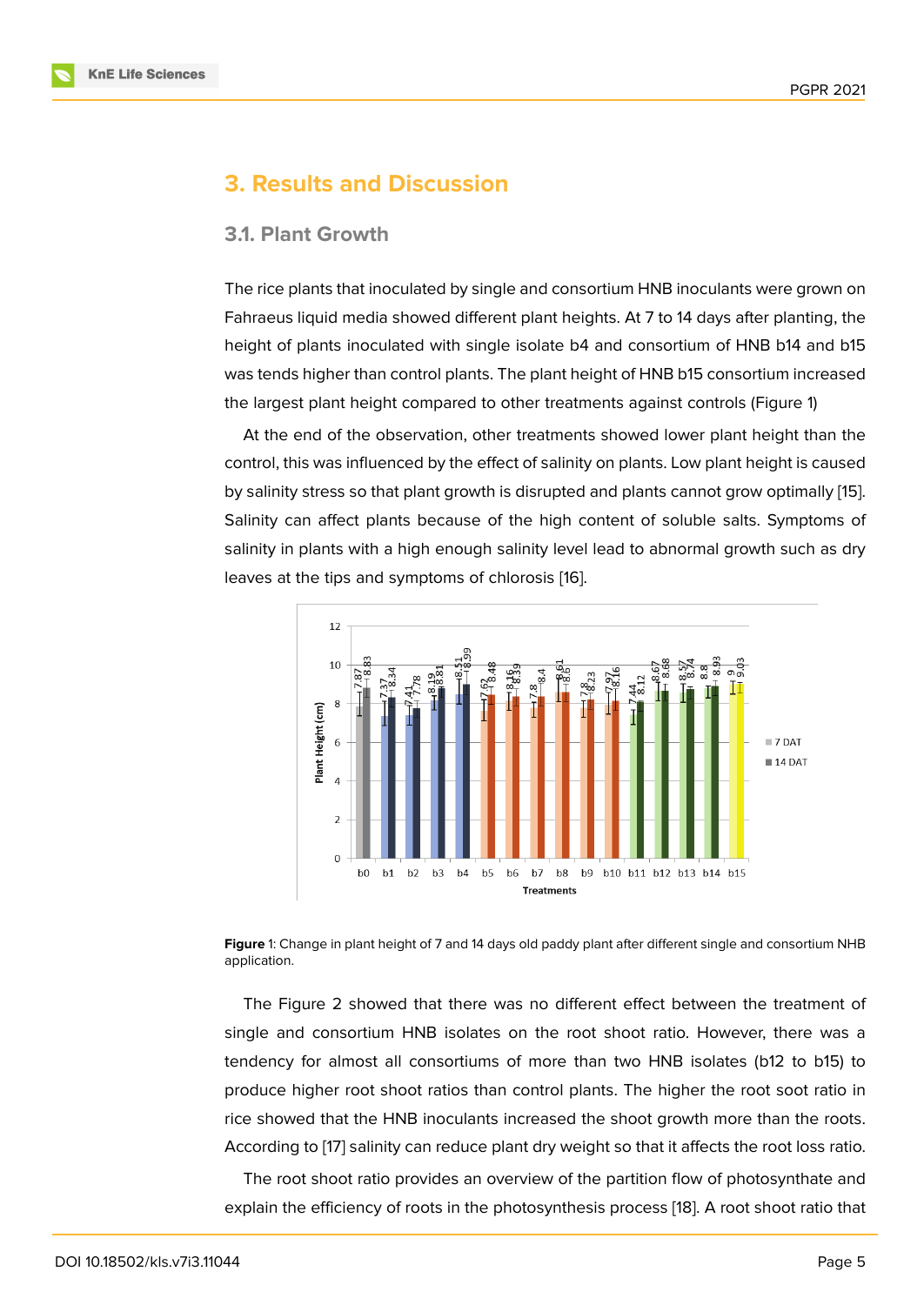

<span id="page-5-0"></span>**Figure** 2: Root Shoot Rasio of paddy plant of different single and consortium NHB treatment.

is more than one indicates plant growth is more in the direction of extinction. A root shoot ratio equal to one indicates a balanced growth between root and shoot plants, while a root shoot ratio of less than one indicates that plant growth is more towards the roots [19]. The consortium microbes supports root growth indicated by higher R/S (Figure 2) due to available N released from *Azospirillum* and consortium bacteria.

### **3.2. I[AA](#page-5-0) concentration of liquid medium growth rice plant**

The all HNB applied singly or in a consortium produced various of Indole Acetic Acid (IAA) concentration (Figure 3). The IAA the concentration of single and consortium of the HNB were not different, but all of mixed HNB (b15) consortium showed a higher IAA concentration than the control and consortium of three species of HNB. Indole Acetic Acid has an effect on stimu[la](#page-6-0)ting plant vegetative growth, increasing plant height and number of leaves. The increase in rice plant growth is thought to be influenced by the phytohormon IAA (Indole Acetic Acid) produced by HNB.

The content of phytohormones in HNB can increase plant growth and development. Plant hormones regulate several aspects of plant growth and development, such as the formation and maintenance of meristems [20]. Exogenous hormone administration which is usually done has the same effect on the response of plant cells to endogenous hormones synthesized by bacteria [21]. Plant growth hormone is produced by plants and is also obtained from HNB. From the res[ults](#page-10-5) of research, [22] reported that saline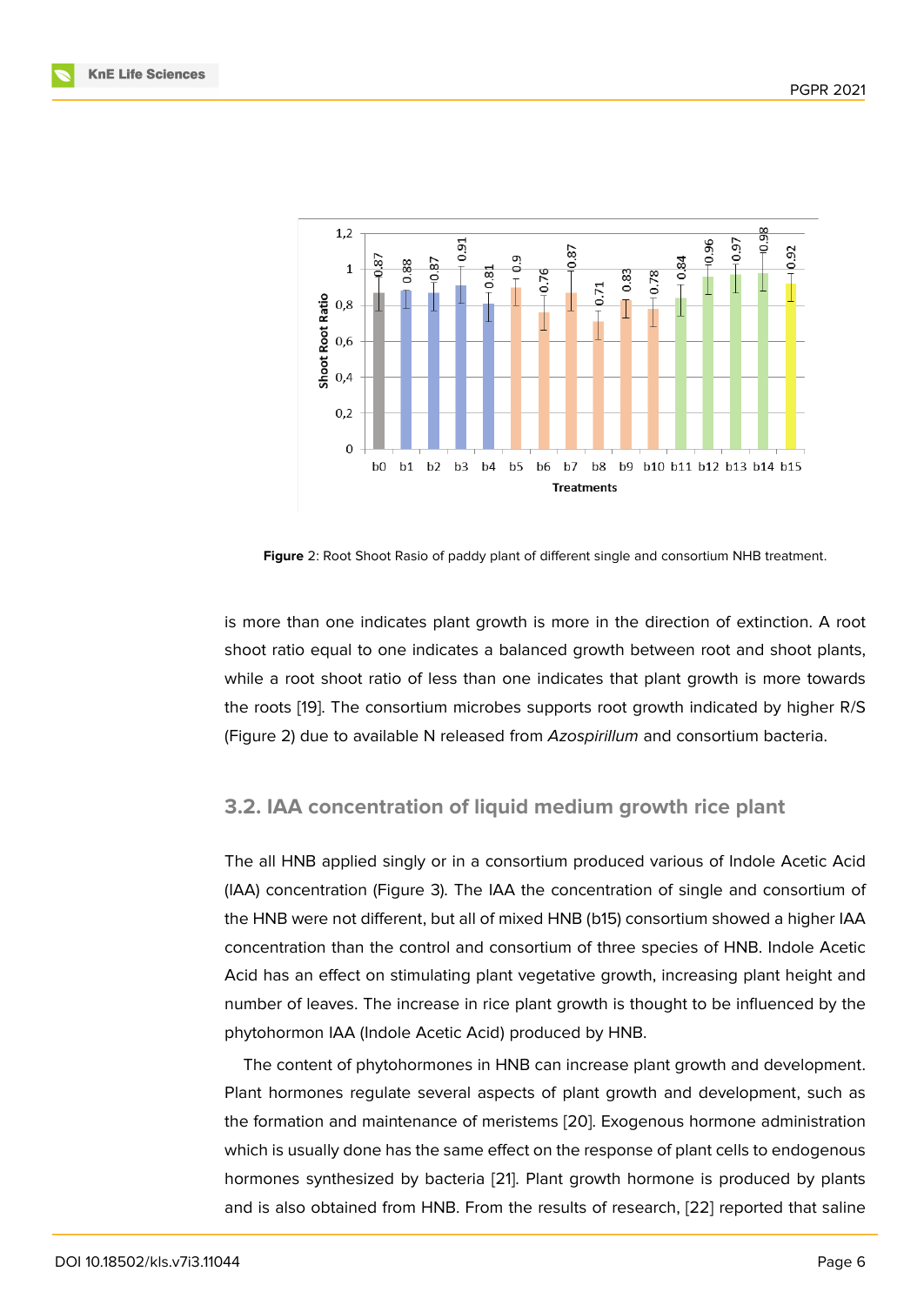

**Figure** 3: The effect of different single and consortium NHB on IAA concentration of liquid medium growth rice plant of two-week old paddy plant.

<span id="page-6-0"></span>endemic bacteria are able to produce IAA hormones of 2.10 ppm to 10.08 ppm. The IAA hormone was able to inhibit the increase in the ethylene hormone when the plant was under stress.

### **3.3. N content of paddy plant shoots**

The results of the analysis showed that there was no significant effect between single HNB and a consortium on the N content of plants. N is necessary for cell division. Plants that are given enough N cause optimal chlorophyll formation, so that the photosynthesis process will run well [23]. Elemental N is also used to build cell protoplasm and the formation of enzymes. N is also associated with photosynthetic activity which is very important in the process of metabolism and respiration [24].

Based on the data ([Figu](#page-11-0)re 4), the results showed that the N content of rice plants was included in the sufficient category except for control plants and b7. In control plants, the absence of N supply from HNB caused the plant N cont[ent](#page-11-1) to be low. According to [25] the N content in rice plants [is](#page-7-0) in sufficient condition, which is 2.60% to 3.20% below from 2.40% N in rice plants which are included in the deficiency category.

In treatments b7 and b11 it is suspected that the supply of N provided by HN[B is](#page-11-2) also used by microbes to form cell biomass. Each type of microbe requires different N for the constituent parts of cells and their activities. Deficiency of N elements is often found in saline soils so that N input is needed, one of which is through the activity of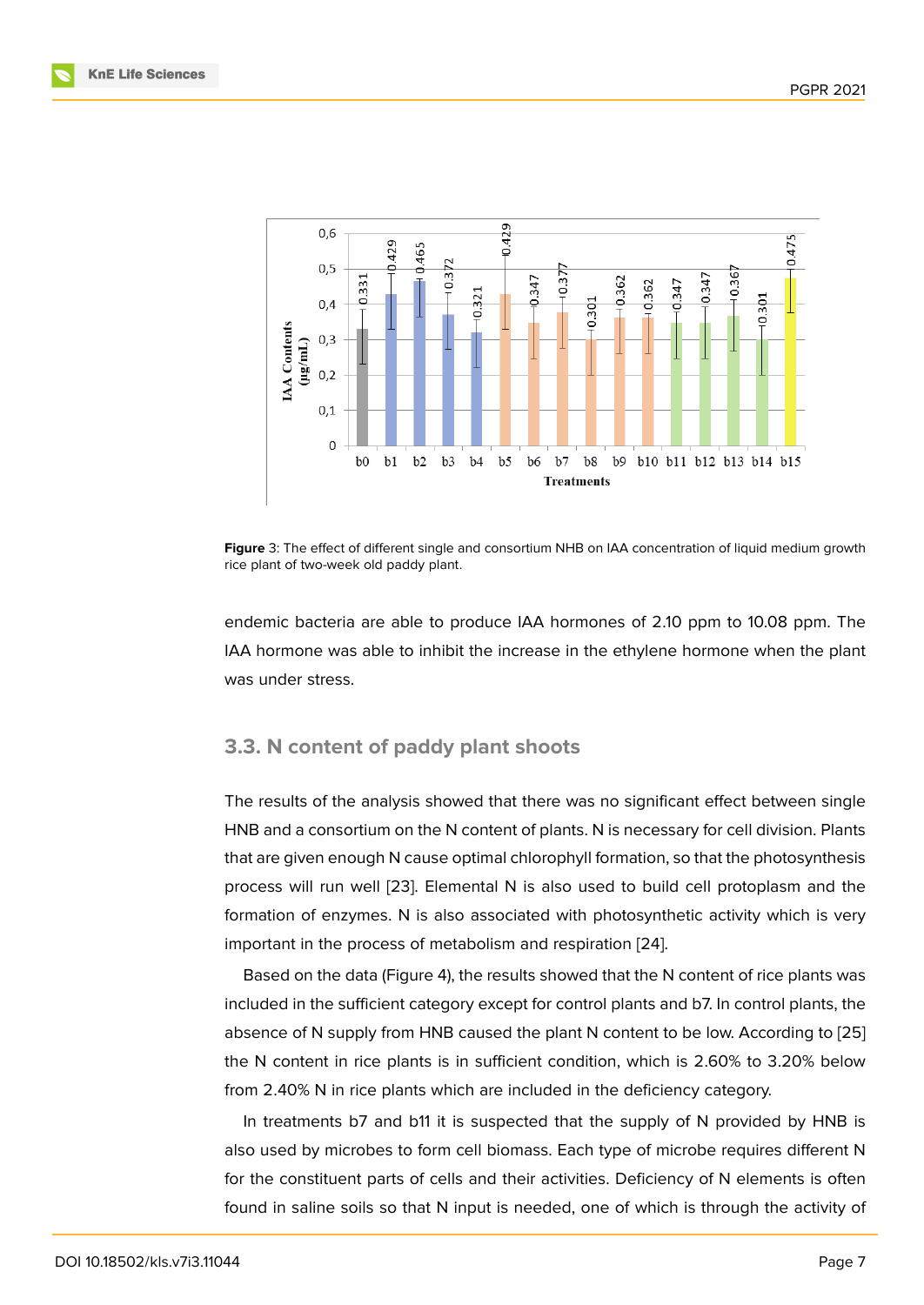

**Figure** 4: The effect of different single and consortium NHB on plant N content of 14-days old paddy plant shoots.

<span id="page-7-0"></span>fixing  $\mathsf{N}_2$  from the air by HNB. In saline soil HNB can colonize plant rhizosphere due to root exudates [26]. These microbes are associated with plant roots and live in an intracellular symbiosis with the host plant.  ${\sf HNB}$  is able to fix  ${\sf N}_2$  from the air, then with support of the nitrogenase enzyme,  $\mathsf{N}_2$  is converted to  $\mathsf{NO_3}^-$  so that it can increase the N content of plant[s \[2](#page-11-3)7].

## **3.4. Total bacte[ria](#page-11-4)l population of growth medium paddy plant.**

Total bacterial population of the b15 HNB consortium showed a high population but it was not different from the b13 consortium and single HNB *Azotobacter* sp.(b3). HNB *Azotobacter* sp. which were single inoculated on rice plants (b3) or in a consortium with *Stenotrophomonas* sp. (b13 and b15) have a high population. Meanwhile, if *Azotobacter* sp. combined with other HNBs into a consortium, the total population does not increase. The existence of positive and synergistic interactions between several types of bacteria that live in the same growing medium can increase the total population. On the other hand, if there is a decrease in the total population, it can be caused by negative interactions or competing for the same nutrients for growth. In line with the findings of [28], at the environment in general the microbial density is limited by the scarcity of resources, so that microbes will compete for the same nutrients and are limited for their survival. Competition between microbes can occur for nutrients, sunlight, or the space in [whi](#page-11-5)ch they live.

According to [29] one of the important factors for microbial growth is the availability of nutrients. Microbial cell growth will be inhibited if there is a lack of nutrients. In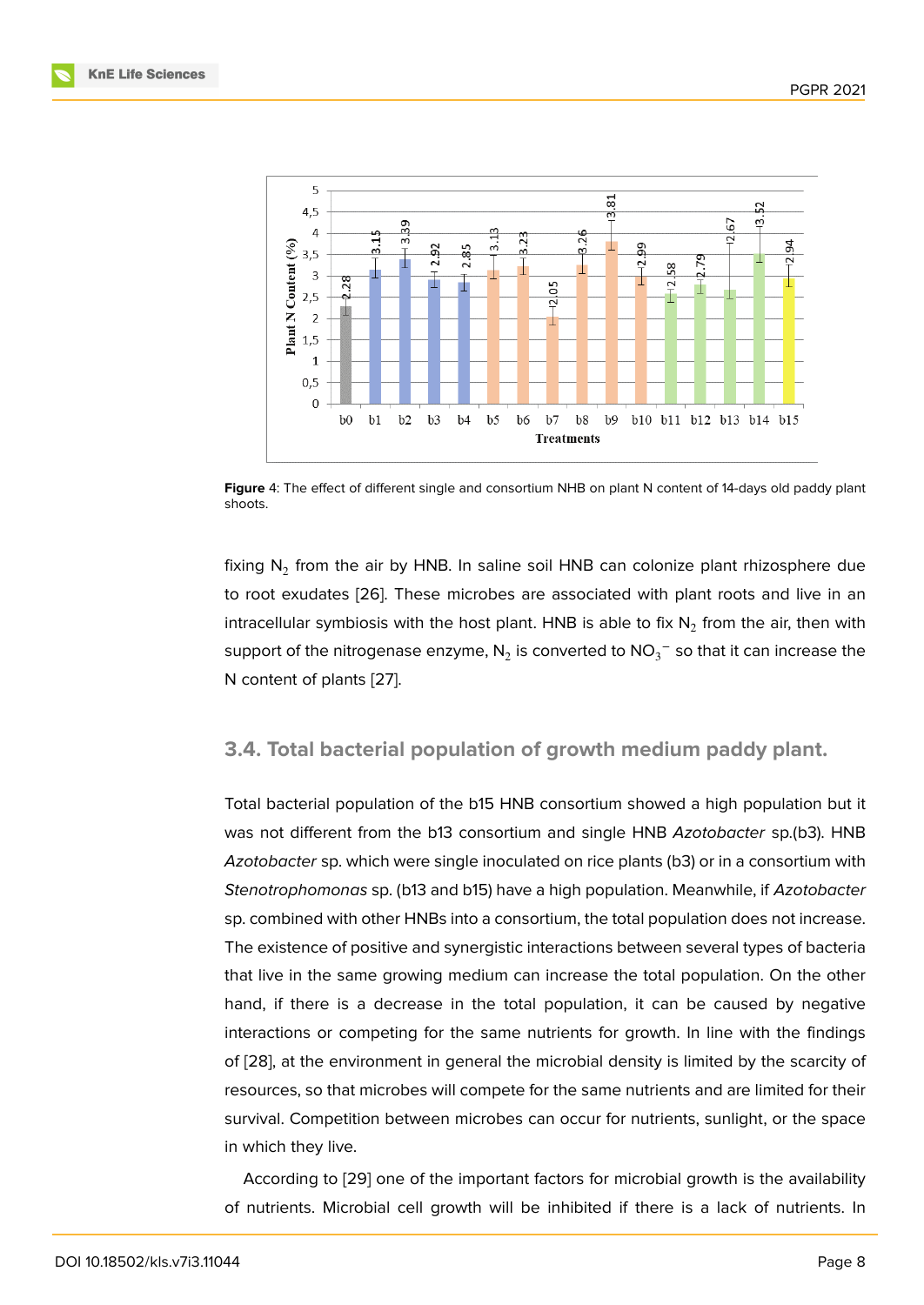

**Figure** 5: The effect of different single and consortium NHB on total bacterial population of growth medium 14-days old paddy plant.

the saline media, the osmotic pressure outside the bacterial cell is higher than inside the bacterial cell. Due to the high osmotic pressure, most of the bacteria that are not halophilic bacteria will have their growth disturbed. The resistance of halophilic bacteria to salinity depends on the adaptation and defense mechanism of these microbes to saline conditions. One of the defense mechanisms of halophilic bacteria is findings in rhizosphere bacterium *Rahnella aquatilis.* To cope with the high salt environment, the bacterium *R. aquatilis JZ-GX1* can accumulate K<sup>+</sup> and increase the ratio of Na<sup>+</sup>/K<sup>+</sup> [30]. Intracellular accumulation of the molar concentrations of chloride ions (Cl<sup>-</sup>) and potassium ions  $(K^{+})$  is a strategy to deal with high salinity. These activities need to be carried out because at high intracellular salt concentrations, proteins need to maintain [the](#page-11-6)ir conformation and functional activity [31].

## **4. Conclusion**

Plant height, root shoot ratio, IAA content, N content and total number of bacteria from plants that were given the HNB consortium tended to be higher than applied single one. The results of the experiment revealed that HNB consortium application was able to increase plant height 9.03 cm, root-shoot ratio of 0.92, IAA content at 0.475 µg/mL, N content of 2.94% and the total number of the consortia HNB isolates (*Azotobacer, Azospirillum, Bacillus* and *Stenotrophomonas*) 8.10x10<sup>7</sup> CFU/mL.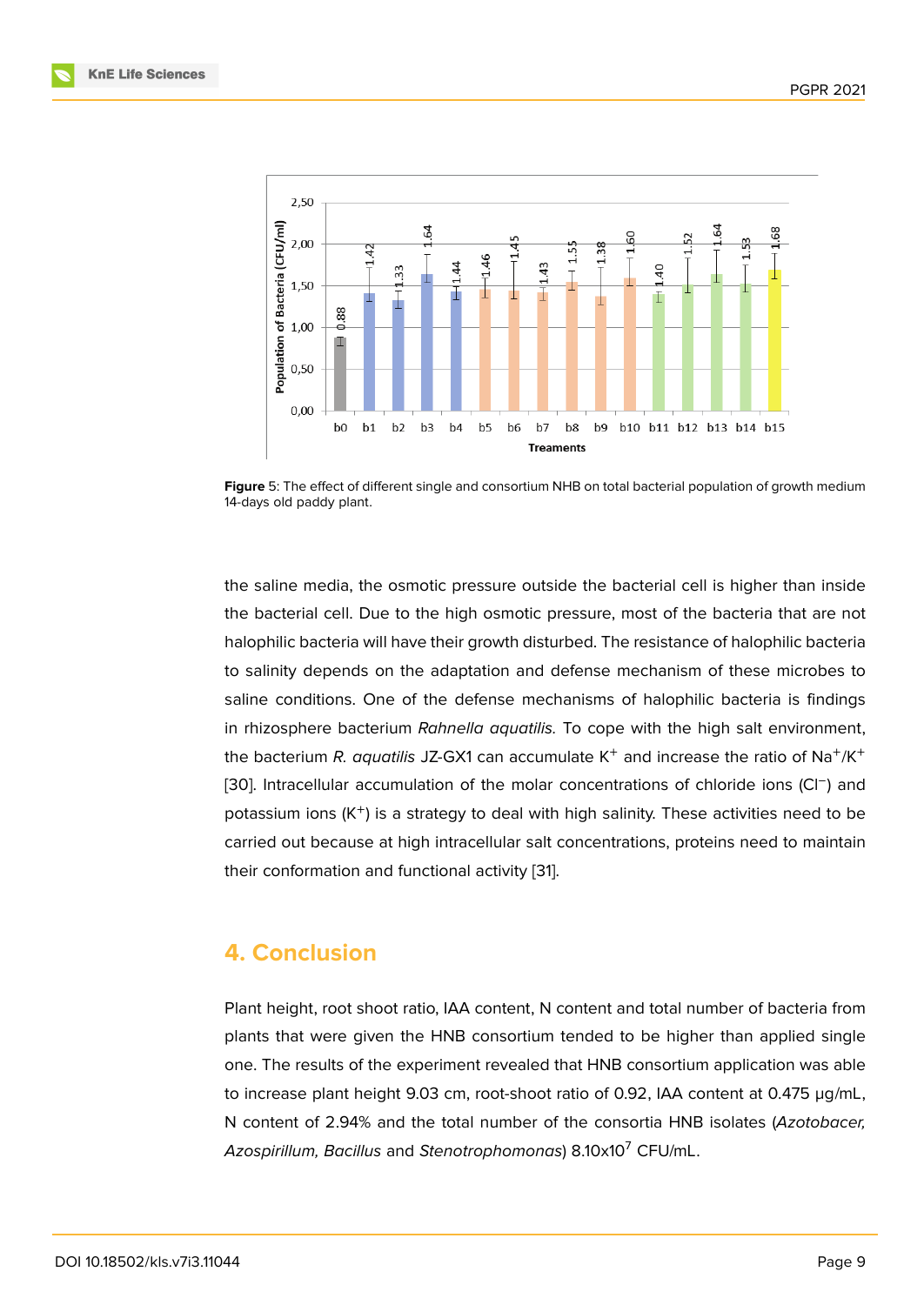

# **5. Acknowledgement**

The research was funded by Academic Leadership Grand (ALG) Universitas Padjadjaran, in 2020.

## **References**

- [1] Sipayung R. Stres garam dan mekanisme toleransi tanaman*.* Fakultas Pertanian Jurusan Budidaya Pertanian Universitas Sumatera Utara, Medan; 2003.
- <span id="page-9-0"></span>[2] Puvanitha S, Mahendran S. Effect of salinity on plant height, shoot and root dry weight of selected rice cultivars. Scholars Journal of Agriculture and Veterinary Sciences. 2017;4(4):126-131.
- <span id="page-9-1"></span>[3] Muscolo A, Panuccio MR, Sidari M. Effects of salinity on growth, carbohydrate metabolism and nutritive properties of kikuyu grass (*Pennisetum clandestinum* Hochst). Plant Science. 2003;164(6):1103-1110.
- <span id="page-9-2"></span>[4] Diacono M, Montemurro F. Effectiveness of organic wastes as fertilizers and amendments in salt-affected soils. Agriculture. 2015;5:221–230. https://doi.org/10.3390/ agriculture5020221
- <span id="page-9-3"></span>[5] Numan M, Bashir S, Khan Y et al. Plant growth promoting bacteria as an alternative strategy for salt tolerance in plants: A review. Microbiological. Research. 209(2018):21–32. https://doi.org/10.1016/j.micres.2018.02.003, 2018
- <span id="page-9-4"></span>[6] Kang SM, Shahzad R, Bilal S et al. Indole-3-acetic-acid and ACC deaminase producing *Leclercia adecarboxylata* MO1 improves *Solanum lycopersicum* L. growth and salinity stress tolerance by endogenous secondary metabolites regulation. BMC. Microbiology. 2019;19:80:1-14. https://doi.org/10.1186/s12866-019-1450-6. 2019
- <span id="page-9-5"></span>[7] Egamberdieva WS, Bellingrath-Kimura SD, Mishra J, Arora NK. Salt-tolerant plant growth promoting rhizobacteria for enhancing crop productivity of saline soils. Frontiers in Microbiology. 2019;10:2791:1-18. https://doi.org/10.3389/fmicb.2019.02791. 2019.
- <span id="page-9-6"></span>[8] Marwanto S, Rachman A, Erfandi D, Subiksa IGM. Tingkat salinitas tanah pada lahan sawah intensif di Kabupaten Indramayu, Jawa Barat. Bogor: Balai Penelitian Tanah; 2009.
- <span id="page-9-7"></span>[9] Munns R. Comparative physiology of salt and water stress. Plant Cell Environment. 2002;25:239-250.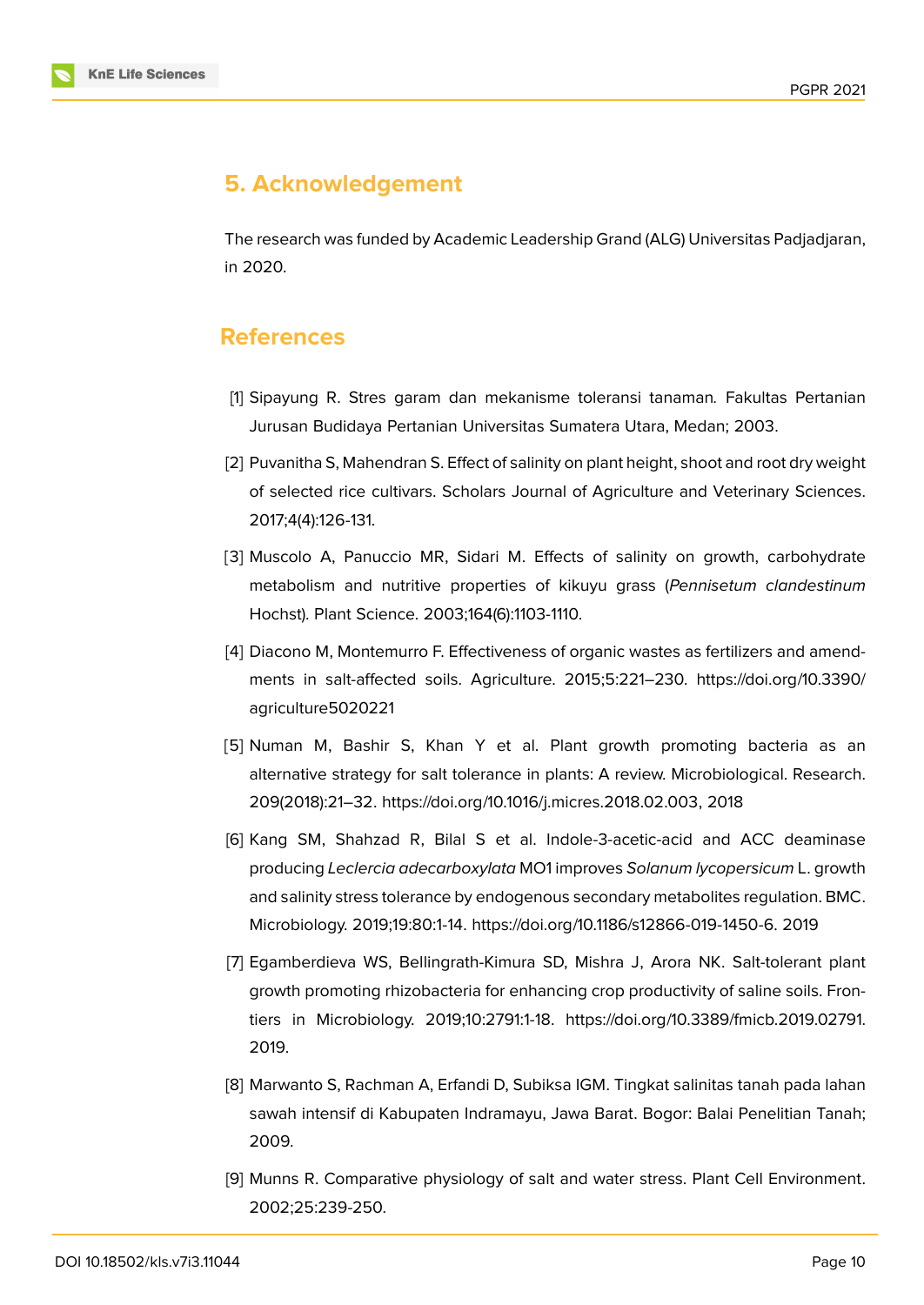

- <span id="page-10-0"></span>[10] Nugaheni TN, Solichatun, Anggarwulan E. Pertumbuhan dan akumulasi prolin tanaman orok-orok (*Crotalaria juncea* L.) pada salinitas CaCl<sub>2</sub> berbeda. BioSMART Jurnal Ilmiah BioSmart. 2003;5(2):98-101.
- <span id="page-10-1"></span>[11] Widyawati I, Sugiyanta, Junaedi A, Widyastuti R. Peran HNB untuk mengurangi dosis pupuk N anorganik pada padi sawah. J. Agon Indones Jurnal Agronomi Indonesia. 2014;42(2):96-102.
- [12] Marihati, Harihastuti N, Muryati, Nilawati, Eddy S, Danny WH. Penggunaan bakteri halofilik sebagai biokatalisator untuk meningkatkan kualitas dan produktifitas garam NaCl di meja kristalisasi. Jurnal Riset Industri ( Journal of Industrial Research). 2014;8(3):191-196.
- <span id="page-10-2"></span>[13] Association of Official Analytical Chemist (AOAC). Official methods of analysis.  $19^{th}$ ed. Washington DC: Association of Official Analytical Chemist; 2012.
- <span id="page-10-3"></span>[14] Rahman A, Sitepu IR, Tang S-Y, Hashidoko Y. Salkowski's reagent test as a primary screening index for functionalities of rhizobacteria isolated from wild dipterocarp saplings growing naturally on medium-strongly acidic tropical peat soil. Bioscince Biotechnology Biochemistry. 2010;74(11):2202–2208.
- [15] Kurniasih B, Indradewa D, Melasari. Hasil dan sifat perakaran varietas padi gogo pada beberapa tingkat salinitas. Jurnal Ilmu Pertanian. 2002;9(1):1-10.
- [16] Bandi AA, Sumono M, Kajian AP. Pengaruh lama penggenangan terhadap kualitas air dan sifat fisik tanah andosol serta pertumbuhan tanaman tomat (*Lycopersicum esculentum* Mill.). Jurnal Rekayasa Pangan dan Pertanian. 2014;2(1).
- <span id="page-10-4"></span>[17] Cahyaty R. Pengaruh bakteri rhizosfer toleran salin terhadap tanaman mentimum pada tanah salin. Malang: Fakultas Pertanian Universitas Brawijaya; 2017.
- [18] Sarawa, Baco AR. Partisi fotosintat beberapa kultivar kedelai (*Glycine max*. (L.) Merr.) pada ultisol. Jurnal Agroteknos. 2014;4(3):152-159.
- [19] Lizawati, Novita T, Purnamaningsih R. Induksi dan multiplikasi tunas jarak pagar (*Jatropha curcas* L.) secara in vitro. Jurnal Agronomi Indonesia. 2009;37(1):78–85. 2009.
- <span id="page-10-5"></span>[20] Su YH, Liu YB, Zang XS. Auxin-cytokinin interaction regulates meristem development. Molecular Plant. 2011;28:1-10.
- [21] Yamada T. The role of auxin in plant Disease development. Annual Review of Phytopathology. 1993;31:253-257.
- [22] Aini N, Yamika WSD, Aini LQ, Azizah N, Sukmarani E. Pengaruh rhizobacteria pada pertumbuhan dan hasil tanaman bawang merah (*Allium ascolanicum* L.) pada kondisi salin. Jurnal Hortikultura Indonesia. 2019;10(3):182-189.